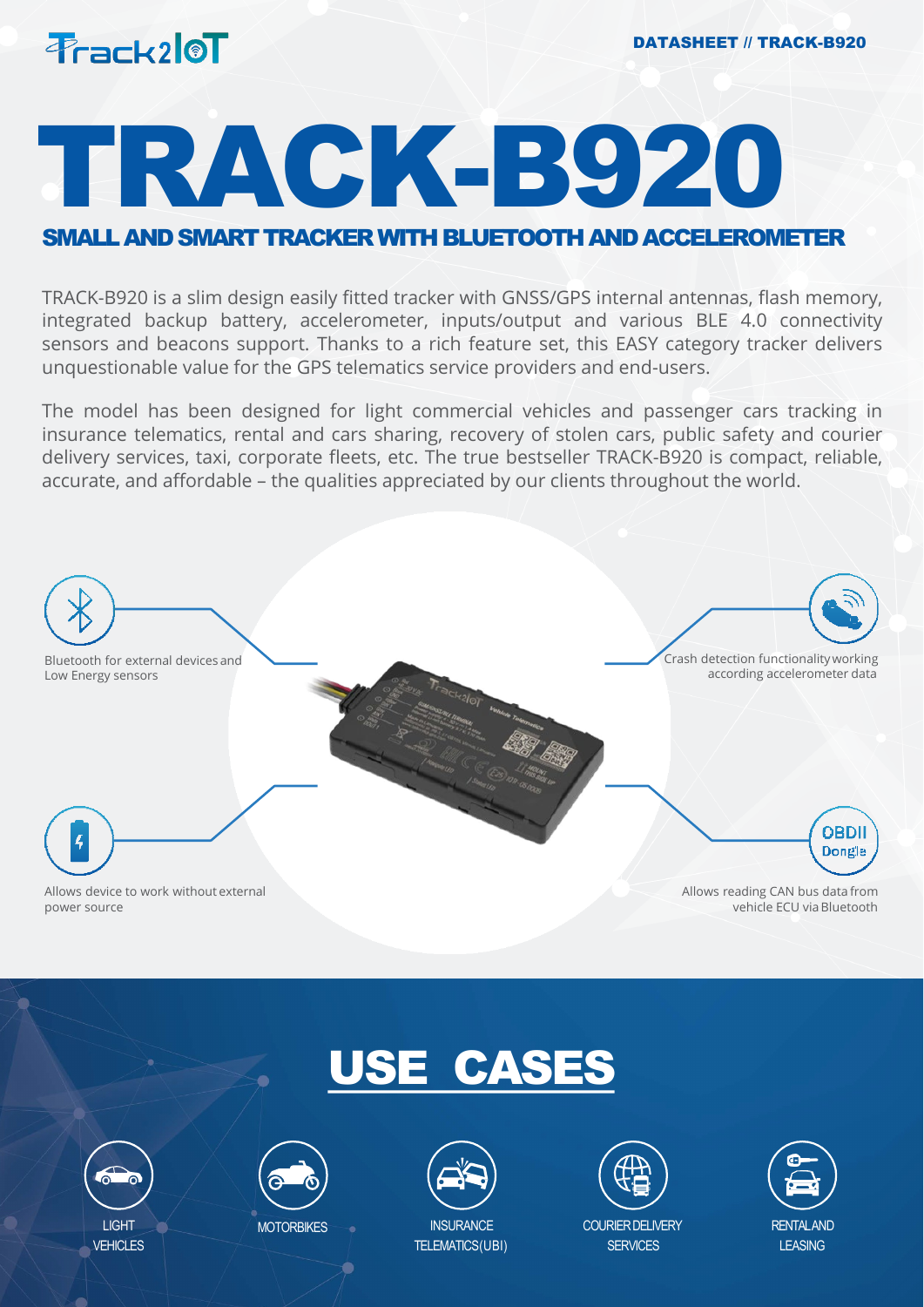



#### **Module**

| Name                          | Track2IoT TM2500                                                                                                  |
|-------------------------------|-------------------------------------------------------------------------------------------------------------------|
| Technology                    | GSM/GPRS/GNSS/BLUETOOTH                                                                                           |
|                               |                                                                                                                   |
| <b>GNSS</b>                   |                                                                                                                   |
| <b>GNSS</b>                   | GPS, GLONASS, GALILEO, BEIDOU, SBAS, QZSS, DGPS, AGPS                                                             |
| Receiver                      | 33 channel                                                                                                        |
| Tracking sensitivity          | $-165$ dBM                                                                                                        |
| Position accuracy             | $< 2.5$ CEP                                                                                                       |
| Velocity accuracy             | < 0.1m/s (within +/- 15% error)                                                                                   |
| Hot start                     | < 1 s                                                                                                             |
| Warm start                    | < 25s                                                                                                             |
| Cold start                    | < 35s                                                                                                             |
|                               |                                                                                                                   |
| <b>Cellular</b>               |                                                                                                                   |
| Technology                    | <b>GSM</b>                                                                                                        |
| 2G bands                      | Quad-band 850 / 900 / 1800 / 1900 MHz                                                                             |
| Data transfer                 | GPRS Multi-Slot Class 12 (up to 240 kbps), GPRS Mobile Station Class B                                            |
| Data support                  | SMS (text/data)                                                                                                   |
|                               |                                                                                                                   |
| <b>Power</b>                  |                                                                                                                   |
| Input voltage range           | 6 - 30 V DC with overvoltage protection                                                                           |
| Back-up battery               | 170 mAh Li-Ion battery (0.63 Wh)                                                                                  |
|                               |                                                                                                                   |
| <b>Bluetooth</b>              |                                                                                                                   |
| Specification                 | $4.0 + LE$                                                                                                        |
| Supported peripherals         | Temperature and Humidity sensor, Headset, OBDII dongle, Inateck Barcode Scanner,<br>Universal BLE sensors support |
| <b>Physical specification</b> |                                                                                                                   |
| Dimensions                    | 79 x 43 x 12 mm (L x W x H)                                                                                       |
| Weight                        | 54g                                                                                                               |